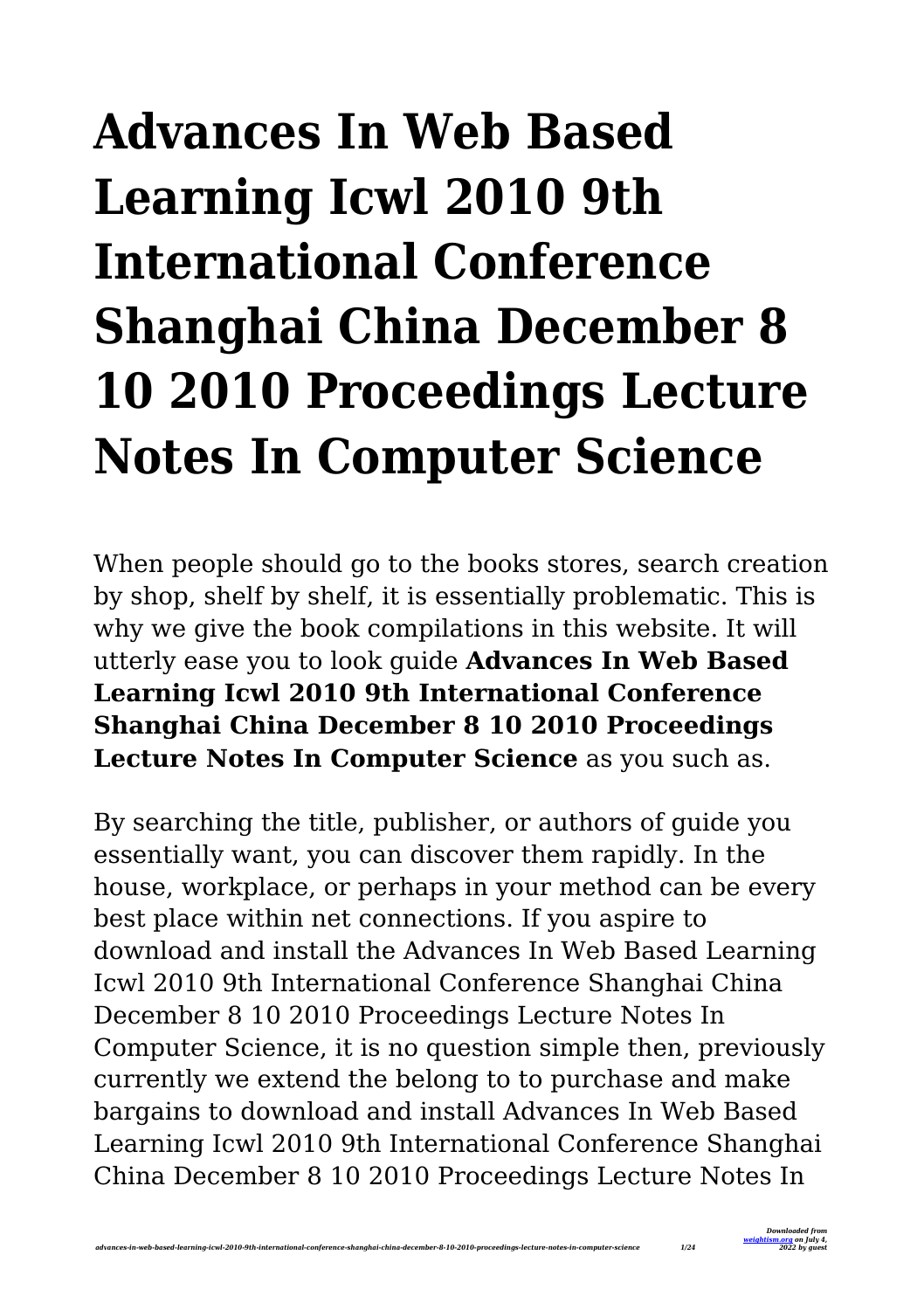## Computer Science hence simple!

*Advancing the Power of Learning Analytics and Big Data in Education* Azevedo, Ana 2021-03-19 The term learning analytics is used in the context of the use of analytics in e-learning environments. Learning analytics is used to improve quality. It uses data about students and their activities to provide better understanding and to improve student learning. The use of learning management systems, where the activity of the students can be easily accessed, potentiated the use of learning analytics to understand their route during the learning process, help students be aware of their progress, and detect situations where students can give up the course before its completion, which is a growing problem in elearning environments. Advancing the Power of

Learning Analytics and Big Data in Education provides insights concerning the use of learning analytics, the role and impact of analytics on education, and how learning analytics are designed, employed, and assessed. The chapters will discuss factors affecting learning analytics such as human factors, geographical factors, technological factors, and ethical and legal factors. This book is ideal for teachers, administrators, teacher educators, practitioners, stakeholders, researchers, academicians, and students interested in the use of big data and learning analytics for improved student success and educational environments. Competencies in Teaching, Learning and Educational Leadership in the Digital Age J. Michael Spector 2016-07-26 This book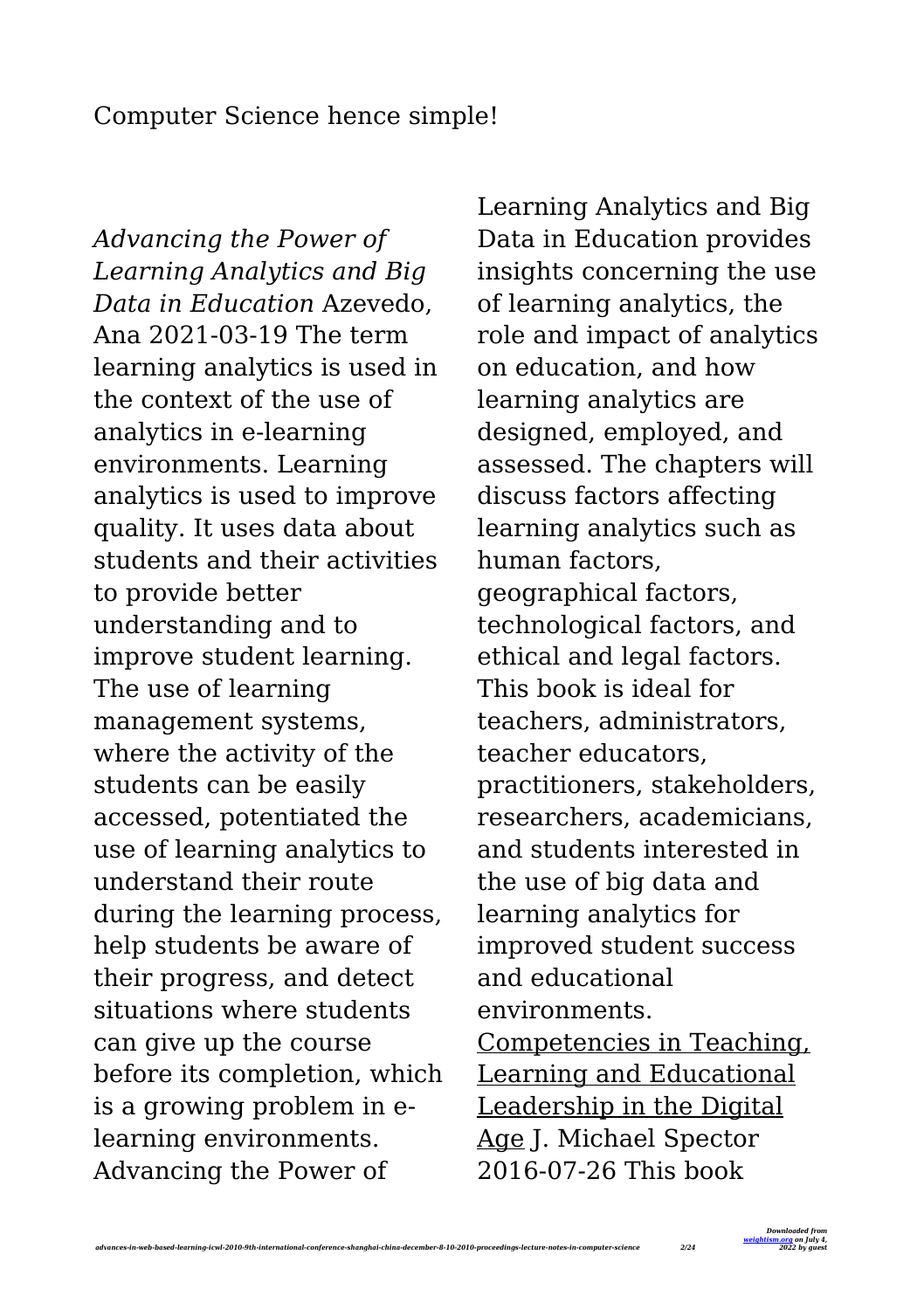makes a contribution to a global conversation about the competencies, challenges, and changes being introduced as a result of digital technologies. This volume consists of four parts, with the first being elaborated from each of the featured panelists at CELDA (Cognition and Exploratory Learning in the Digital Age) 2014. Part One is an introduction to the global conversation about competencies and challenges for 21st-century teachers and learners. Part Two discusses the changes in learning and instructional paradigms. Part Three is a discussion of assessments and analytics for teachers and decision makers. Lastly, Part Four analyzes the changing tools and learning environments teachers and learners must face. Each of the four parts has six chapters. In addition, the book opens with a paper by the keynote speaker aimed at the broad considerations to take into account with

regard to instructional design and learning in the digital age. The volume closes with a reflective piece on the progress towards systemic and sustainable improvements in educational systems in the early part of the 21st century.

## **Learning and Diversity in the Cities of the Future** Ilona Buchem 2014-12-23 This publication includes the Proceedings of the PLE Conference 2013. The Conference on Personal Learning Environments is now an established annual international, scientific event and a reference point for the current state of the art in research and development in Personal Learning Environments (PLE). The PLE Conference creates a space for researchers and practitioners to share concepts, case studies and research related to the design, development and implementation of Personal Learning Environments in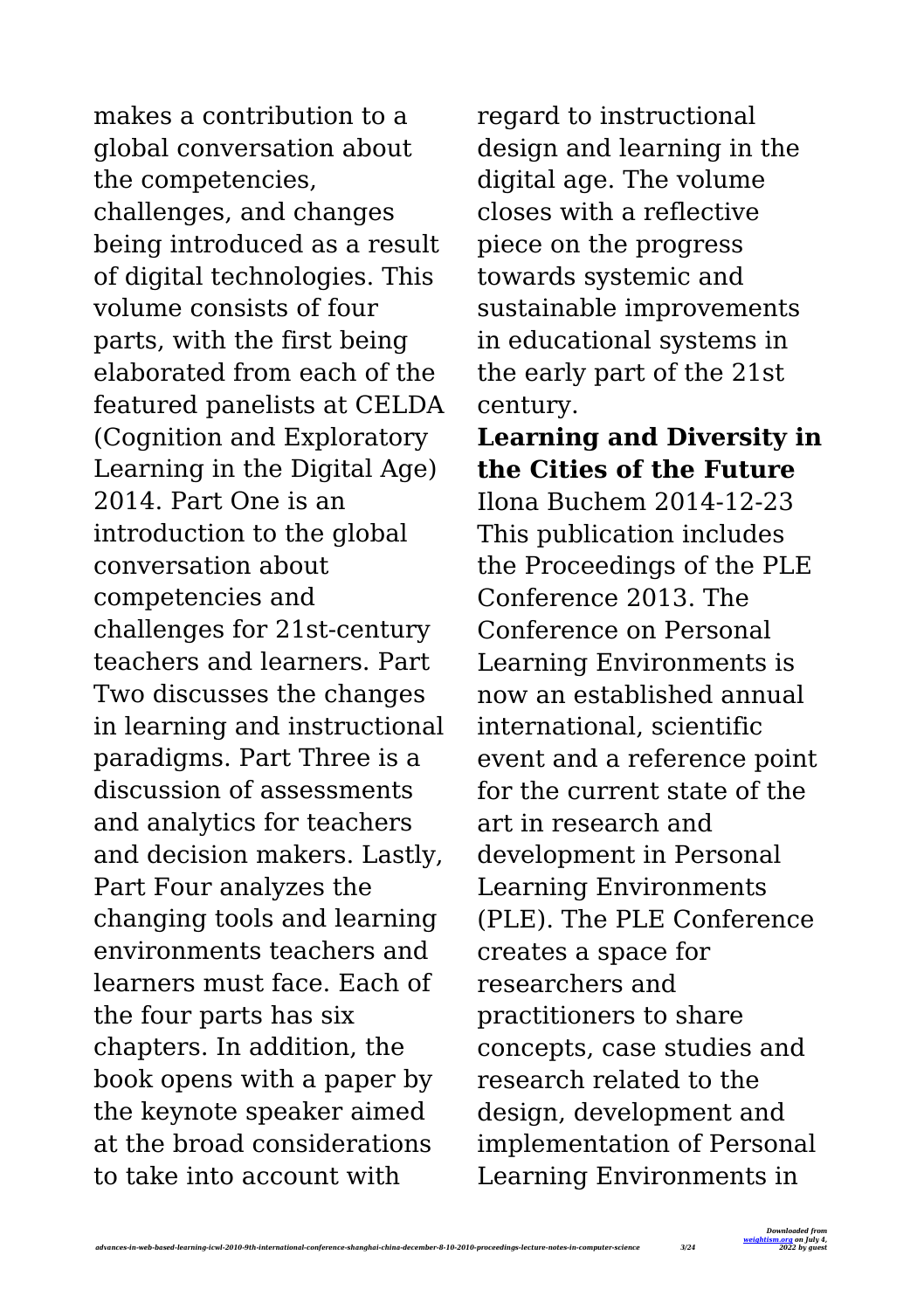diverse educational contexts including formal and informal education. The 4th PLE Conference in 2013 took place at Beuth University of Applied Sciences in Berlin, Germany together with a parallel event at Monash University in Melbourne, Australia. The PLE Conference 2013 received 75 submissions and welcomed almost 100 delegates from Europe, Asia, Australasia, North and South America and Africa.The papers included in the Proceedings provide rich and valuable theoretical and empirical insights into Personal Learning Environments. Personal Learning Environments (PLE) is an approach in Technology-Enhanced Learning (TEL) based on the principles of learner autonomy, ownership and empowerment. PLEs are integrated, individual environments for learning which include specific technologies, methods,

tools, contents, communities and services constituting complex learning infrastructures, enhancing new educational practices and at the same time emerging from these new practices. This represents a shift away from the traditional model of technology-enhanced learning based on knowledge transfer towards a model based on knowledge construction and sharing.

# **Advances in Web-Based Learning – ICWL 2016**

Dickson K.W. Chiu 2016-10-19 This book constitutes the refereed proceedings of the 15th International Conference on Web-Based Learning, ICWL 2016, held in Rome, Italy, in October 2016. The 19 revised full papers presented together with 10 short papers and 4 poster papers were carefully reviewed and selected from 110 submissions. The papers are organized in topical sections on design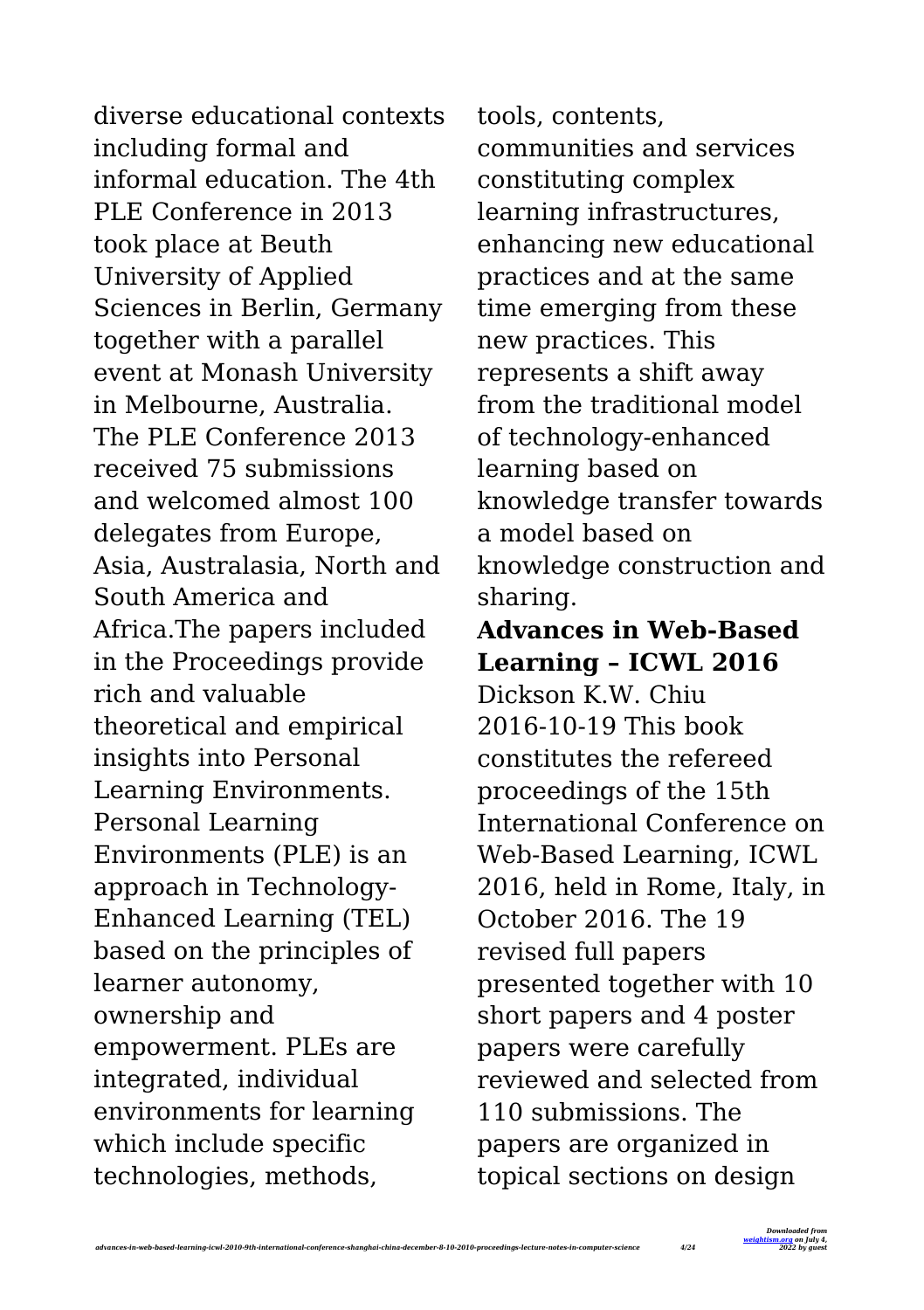for learning; education and teaching; massive open online courses; mobile learning; modeling for learning; serious games; social-collaborative learning; and support for learning.

#### **Current Developments in Web Based Learning**

Zhiguo Gong 2016-08-01 This book constitutes the thoroughly revised selected papers of the workshops of the 14th International Conference of Web Based Learning, ICWL 2015, held in Guangzhou, China, in November 2015. This volume comprises papers of three workshops: 1. The 5th International Symposium on Knowledge Management and E-Learning, KMEL 2015 2. The first International Workshop on User Modeling for Web Based Learning, IWUM 2015 3. The International Workshop on Learning Analytics **Advances in Web-Based Learning – ICWL 2021** Wanlei Zhou 2021-11-02 This book constitutes the

proceedings of the 20th International Conference on Advances in Web-Based Learning, ICWL 2021, which was held in Macau, China, in November 2021. The papers included in this volume deal with multiple topics, from algorithms to systems and applications and are organized in 3 tracks: Online learning methodologies, trust, and analysis; Online learning environment with tools; Online learning privacy issues and special tools. Advances in Web-Based Learning -- ICWL 2015 Frederick W.B. Li 2015-10-12 This book constitutes the refereed proceedings of the 14th International Conference on Web-Based Learning, ICWL 2015, held in Guangzhou, China, in Noavember 2015. The 18 revised full papers presented together with 2 invited papers and 7 short papers were carefully reviewed and selected from about 79 submissions. The papers are organized in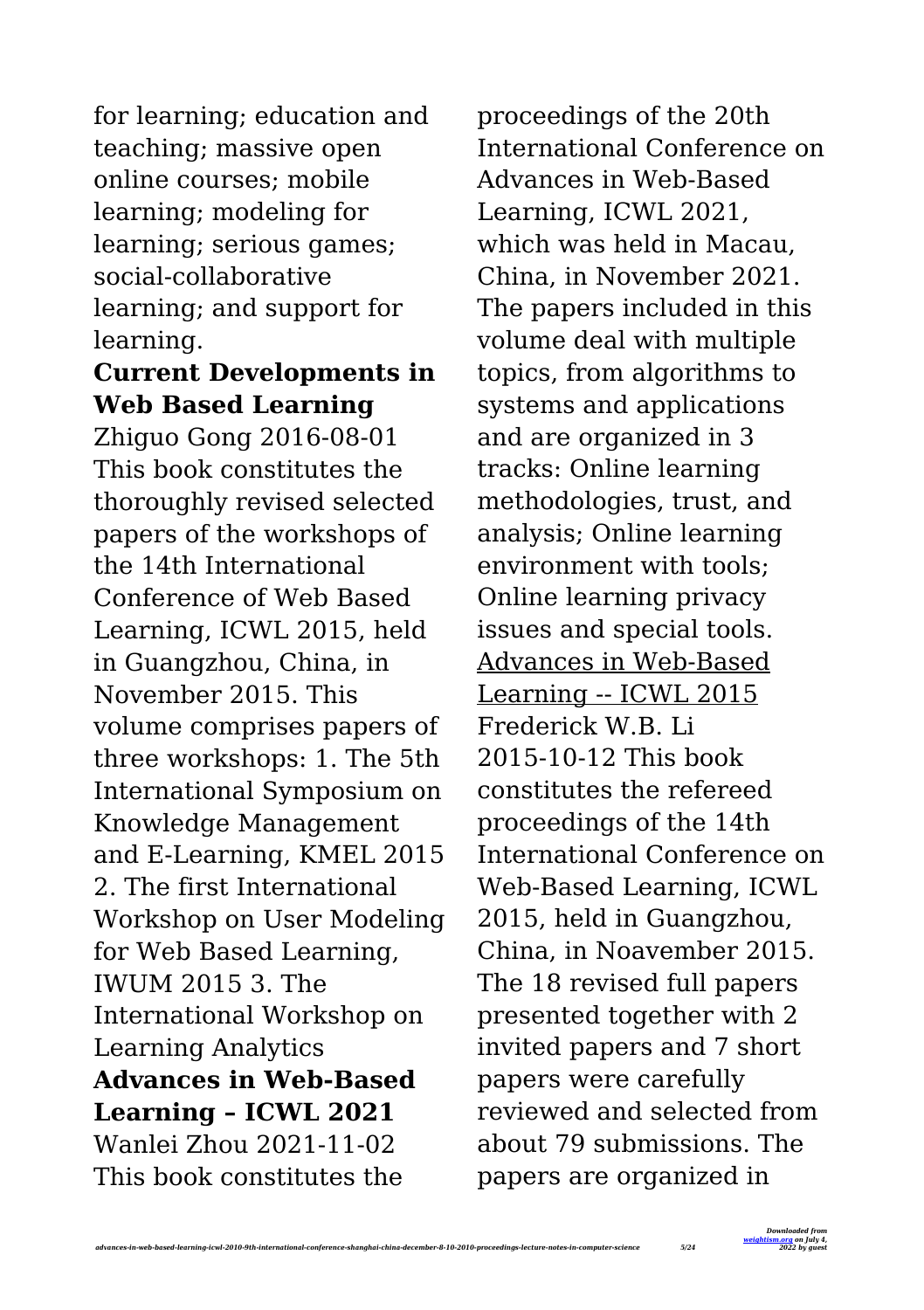topical sections on collaborative and peer learning; e-lerning platform and tolls; design, model, and framework of e-learning systems; intelligent tutoring and tools; pedagogical issues; personalized and adaptive learning; and Web 2.0 and social learning environments.

# **Developing Effective Educational Experiences through Learning**

**Analytics** Anderson, Mark 2016-04-07 The quality of students' learning experiences is a critical concern for all higher education institutions. With the assistance of modern technological advances, educational establishments have the capability to better understand the strengths and weaknesses of their learning programs. Developing Effective Educational Experiences through Learning Analytics is a pivotal reference source that focuses on the adoption of data mining and analysis techniques in academic

institutions, examining how this collected information is utilized to improve the outcome of student learning. Highlighting the relevance of data analytics to current educational practices, this book is ideally designed for researchers, practitioners, and professionals actively involved in higher education settings.

**Ubiquitous Information Technologies and Applications** Youn-Hee Han 2012-11-28 Recent advances in electronic and computer technologies have paved the way for the proliferation of ubiquitous computing and innovative applications that incorporate these technologies. This proceedings book describes these new and innovative technologies, and covers topics like Ubiquitous Communication and Networks, Security Systems, Smart Devices and Applications, Cloud and Grid Systems, Service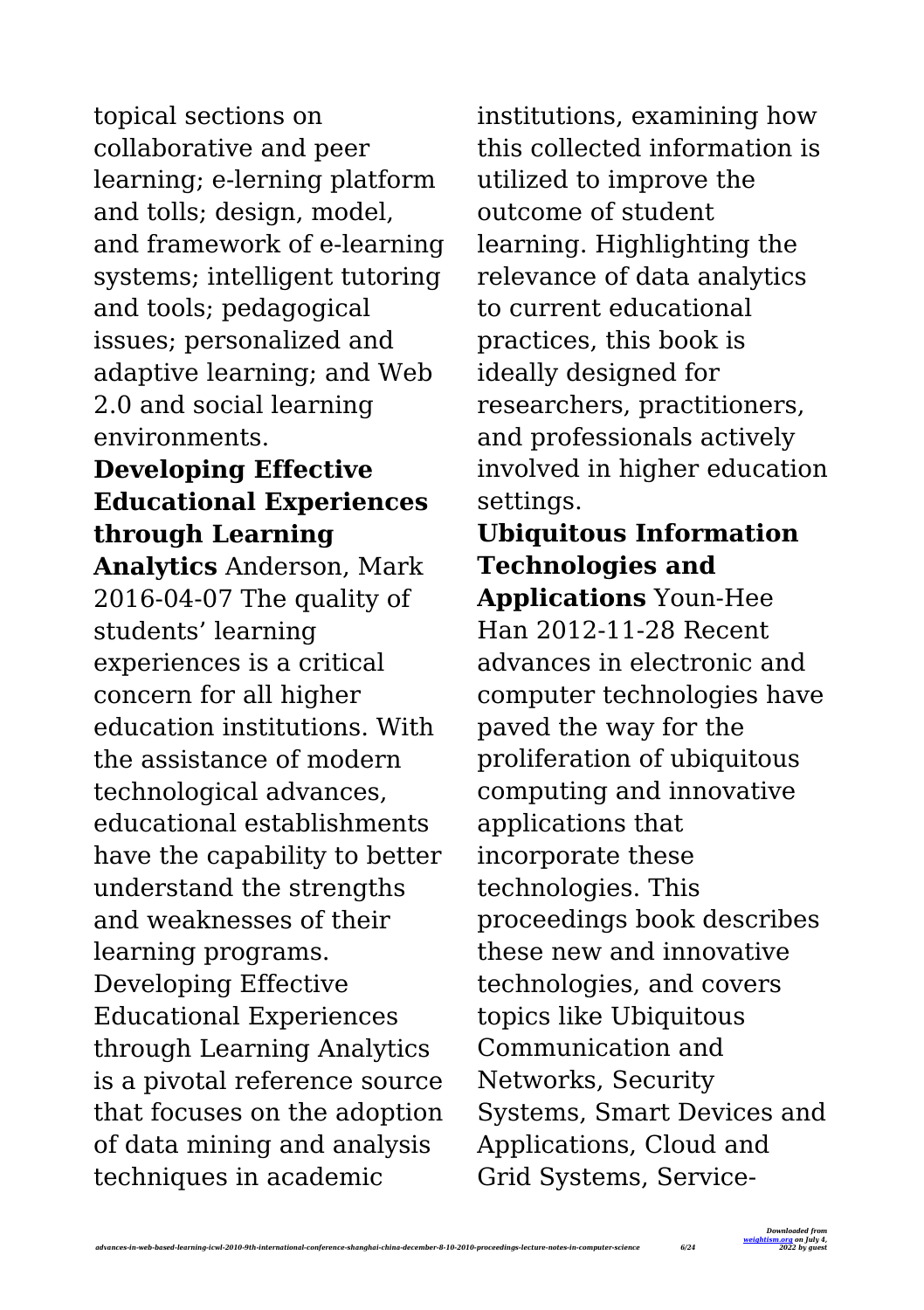oriented and Web Service Computing, Embedded Hardware and Image Processing and Multimedia. Advances in Web-Based Learning – ICWL 2013 Workshops Dickson K. W. Chiu 2015-01-21 This book constitutes the refereed proceedings of the Workshops held at the ICWL 2013 International Conference on Web Based Learning in Kenting, Taiwan, in October 2013. The 29 papers presented were carefully reviewed and selected for inclusion in this volume. They were held at the following workshops: First International Workshop on Ubiquitous Social Learning, USL 2013; 2013 International Workshop on Smart Living and Learning, IWSLL 2013; Third International Symposium on Knowledge Management and e-Learning, KMEL 2013; 2013 International Workshop on Cloud Computing for Web-Based Learning, IWCL 2013; 2013 International

Workshop on Web Intelligence and Learning; WIL 2013; and the 2013 International Workshop on e-book and Education Cloud, IWEEC 2013. Advances in Web-Based Learning - ICWL 2010 Xiangfeng Luo 2010-11-27 This book constitutes the refereed proceedings of the 9th International Conference on Web-Based Learning, ICWL 2010, held in Shanghai, China, in December 2010. The 36 revised full papers and 8 short papers presented were carefully reviewed and selected from 192 submissions. They deal with topics such as e-learning platforms and tools, technology enhanced learning, web-based learning for oriental languages, mobile/situated e-learning, learning resource deployment, organization and management, design, model and framework of e-learning systems, e-learning metadata and standards,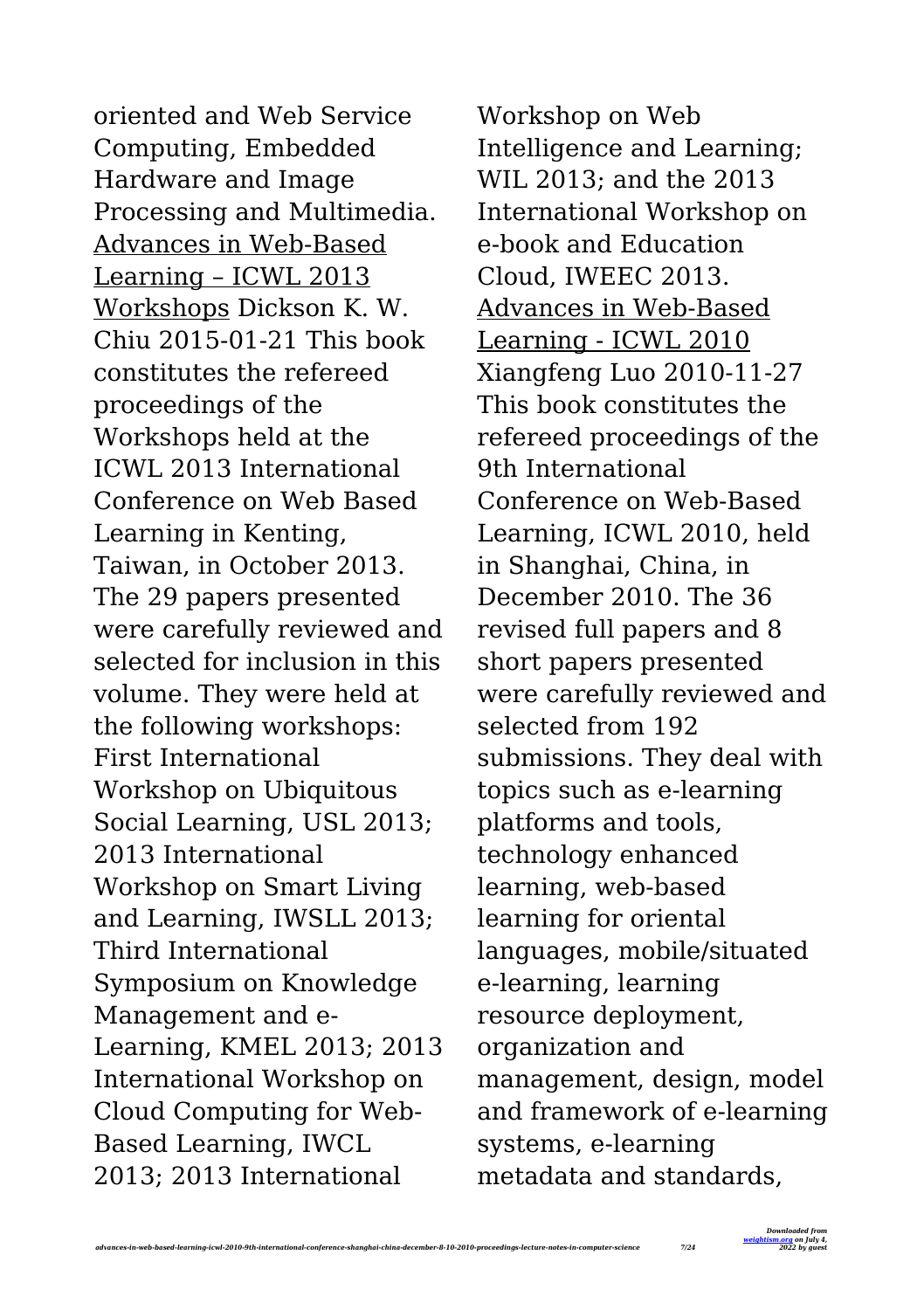collaborative learning and game-based learning, as well as practice and experience sharing and pedagogical Issues. Handbook of Research on Learning and Instruction Richard E. Mayer 2016-10-04 During the past 30 years, researchers have made exciting progress in the science of learning (i.e., how people learn) and the science of instruction (i.e., how to help people learn). This second edition of the Handbook of Research on Learning and Instruction is intended to provide an overview of these research advances. With chapters written by leading researchers from around the world, this volume examines learning and instruction in a variety of learning environments including in classrooms and out of classrooms, and with a variety of learners including K-16 students and adult learners. Contributors to this volume demonstrate how and why educational

practice should be guided by research evidence concerning what works in instruction. The Handbook is written at a level that is appropriate for graduate students, researchers, and practitioners interested in an evidence-based approach to learning and instruction. The book is divided into two sections: learning and instruction. The learning section consists of chapters on how people learn in reading, writing, mathematics, science, history, second language, and physical education, as well as how people acquire the knowledge and processes required for critical thinking, studying, self-regulation, and motivation. The instruction section consists of chapters on effective instructional methods—feedback, examples, questioning, tutoring, visualizations, simulations, inquiry, discussion, collaboration, peer modeling, and adaptive instruction. Each chapter in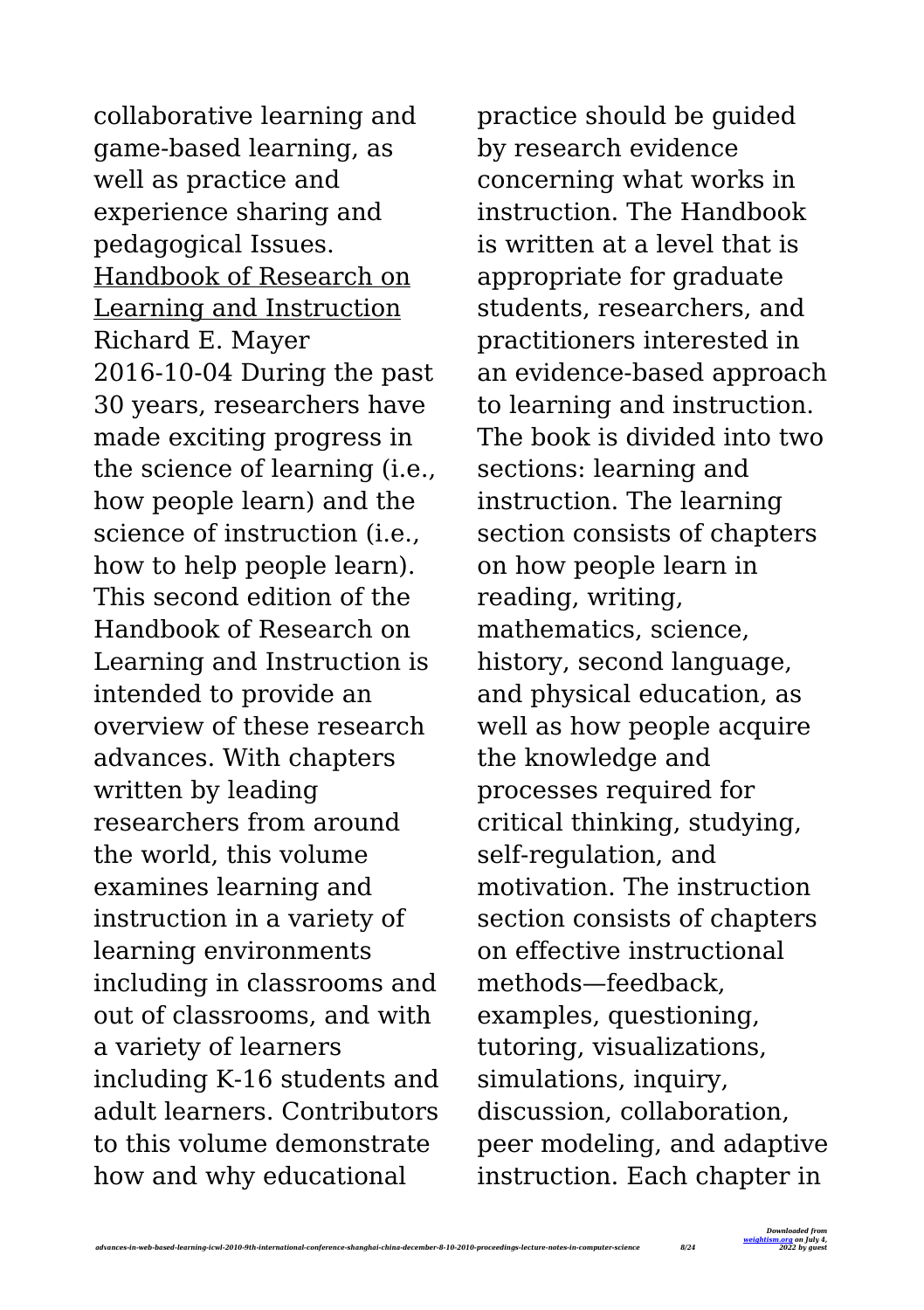this second edition of the Handbook has been thoroughly revised to integrate recent advances in the field of educational psychology. Two chapters have been added to reflect advances in both helping students develop learning strategies and using technology to individualize instruction. As with the first edition, this updated volume showcases the best research being done on learning and instruction by traversing a broad array of academic domains, learning constructs, and instructional methods.

**Transforming Education in the Gulf Region** Khalid Alshahrani 2016-07-01 Countries in the Arab Gulf are currently experiencing some of the fastest rates of growth and progress in the world. Transforming Education in the Gulf Region argues that education systems in these countries need to use innovative pedagogies and best practices in teaching

and learning to educate all citizens so that they obtain the knowledge and skills to be productive members of society. This book will contribute to the transformation of education in the Gulf countries by suggesting best practices, research outcomes and case studies from experts in the Gulf region. It has become increasingly evident in recent years that Gulf countries need to use emerging learning technologies to cater for the needs of learners and to provide maximum flexibility in learning. There is also a growing practical need to use electronic technologies, since learning materials are more widely available in electronic formats than in paper-based formats. This book focuses on the role of emerging technologies and innovative pedagogies in transforming education in six Gulf countries in the region (Saudi Arabia, United Arab Emirates, Kuwait, Qatar, Oman and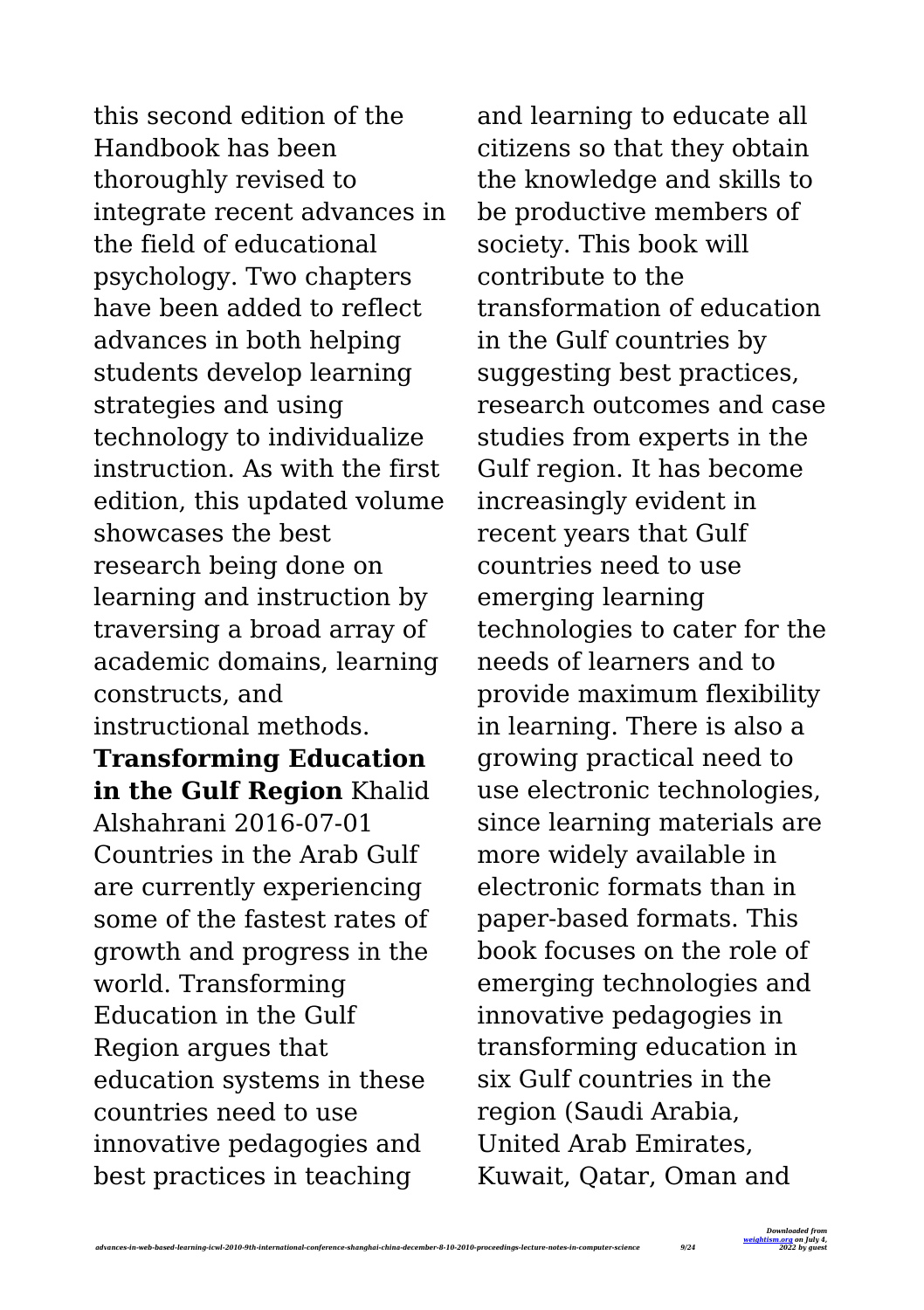Bahrain). With contributions from experts around the world, the book argues that the time is right for Arab Gulf countries to make the transition to electronic learning and that they need to implement the outcomes of research and adopt best practices to transform and revolutionize education to prepare learners in the Gulf region for the 21st Century. The book should be of interest to academics and students in the areas of higher education, learning technologies, education policy and education reform. It should also be of interest to educators and policymakers in the Gulf region.

Internet Accessible Remote Laboratories: Scalable E-Learning Tools for Engineering and Science Disciplines Azad, Abul K.M. 2011-11-30 "This book presents current developments in the multidisciplinary creation of Internet accessible remote laboratories, offering

perspectives on teaching with online laboratories. pedagogical design, system architectures for remote laboratories, future trends, and policy issues in the use of remote laboratories"-- Provided by publisher. Towards Learning and Instruction in Web 3.0 Pedro Isaias 2011-12-16 Towards Learning and instruction in Web 3.0, which includes selected expanded papers from CELDA (Cognition and Exploratory Learning in the Digital Age) 2010 (http://www.celda-conf.org/) addresses the main issues concerned with evolving learning processes, innovative pedagogies, and technology-based educational applications in the digital age. The convergence of these two disciplines continues to increase and in turn, affects the academic and professional spheres in numerous ways. Towards Learning and Instruction in Web 3.0 addresses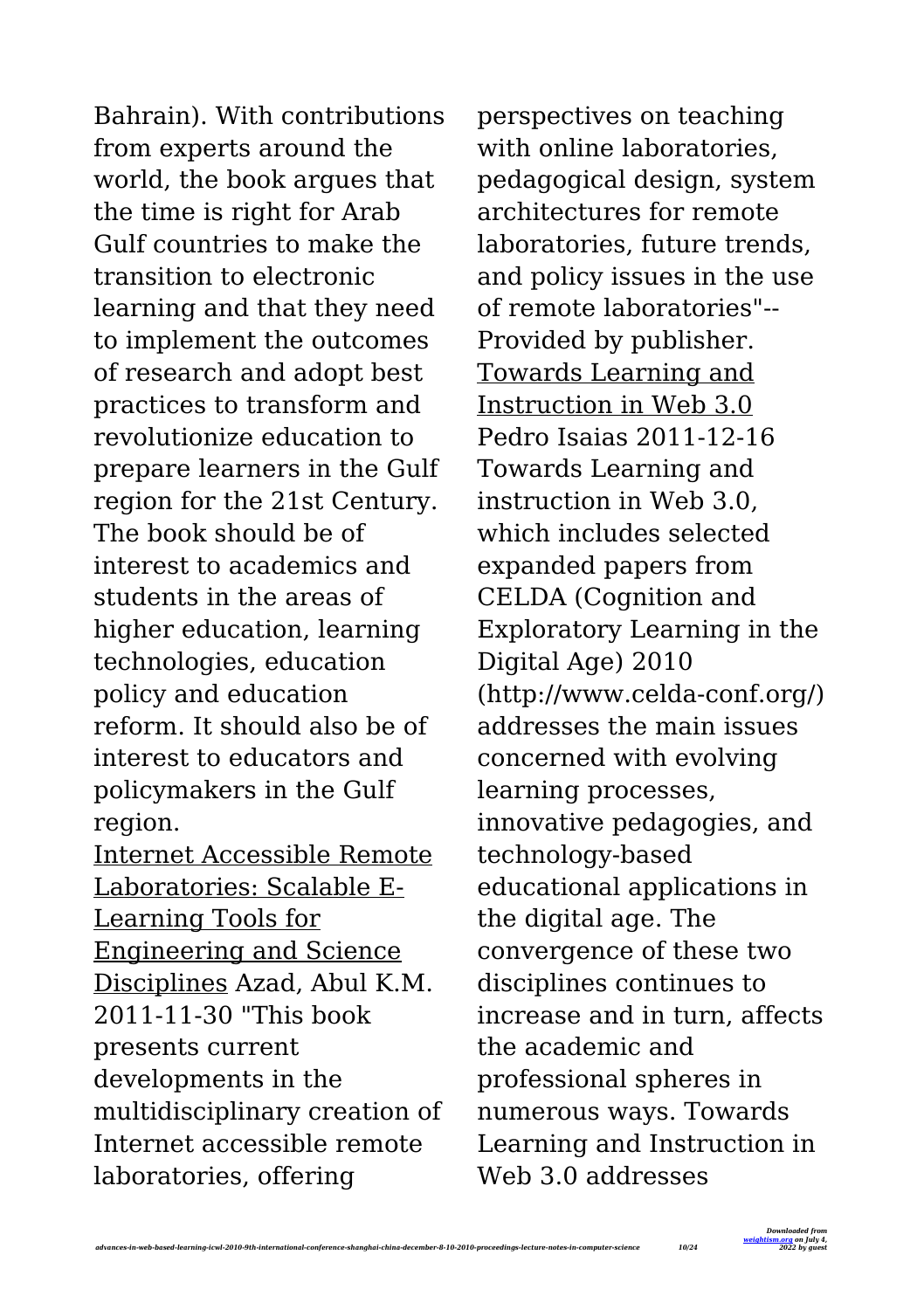paradigms such as just-intime learning, constructivism, studentcentered learning and collaborative approaches which have emerged and are being supported by technological advancements such as simulations,virtual reality and multi-agents systems. This volume touches on both technological as well as psychological and pedagogical issues related to the developments of Web 3.0.

**Serious Games** Stefan Göbel 2015-05-27 This book constitutes the proceedings of the First Joint International Conference on Serious Games, JCSG 2015, held in Huddersfield, UK, in June 2015. This conference bundles the activities of the International Conference on Serious Games Development and Applications, SGDA, and the Conference on Serious Games, GameDays. The total of 12 full papers and 5 short papers was carefully

reviewed and selected from 31 submissions. The book also contains one full invited talk. The papers were organized in topical sections named: games for health; games for learning; games for other purposes; game design and development; and poster and demo papers.

Re-engineering the Uptake of ICT in Schools Frans Van Assche 2015-08-11 This book reports on a novel and comprehensive approach to the uptake of ICT in Schools. It focuses on key questions, pedagogically sound ways of introducing ICT, new technical artifacts supporting the approach, the evaluation in a largescale validator, and future work. While many innovations in Technology Enhanced Learning (TEL) have emerged over the last two decades, the uptake of these innovations has not always been very successful, particularly in schools. The transition from proof of concept to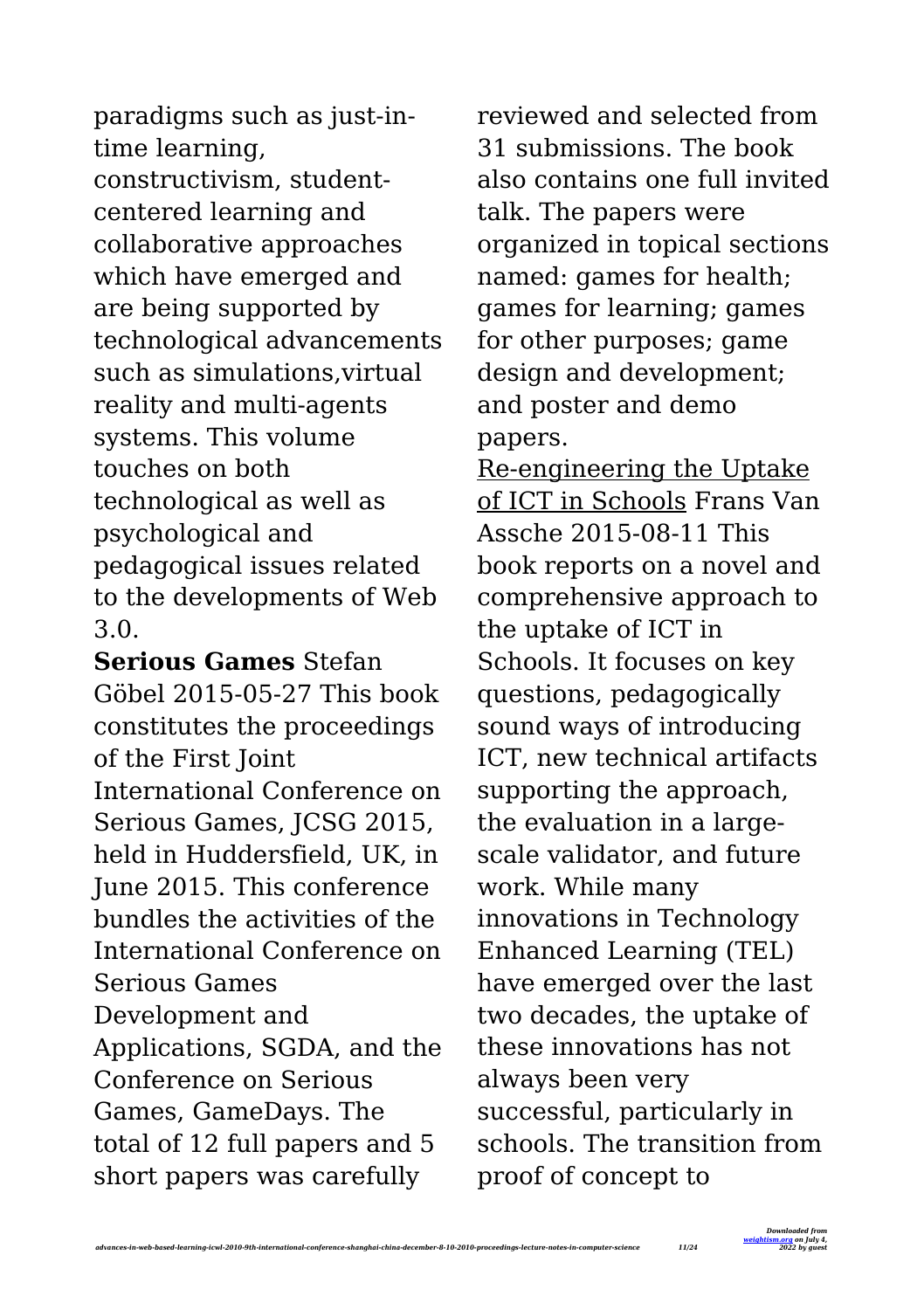integration into learning activities has been recognized as a bottleneck for quite some time. This major problem, which is affecting many TEL stakeholders, is the focus of this book which focuses on developing a more effective and efficient approach based on more than 2500 pilots in European classrooms. Teachers, head teachers, and policy makers may benefit from reading how novel learning scenarios can be elaborated, adapted to a local context, and implemented in the classroom; how new technologies can support this process for teachers and their national/regional communities; how teachers and other stakeholders can be educated in such a reengineering process; how the approach can be scaled up through MOOCs, ambassador schemes, and train-the-trainer programs; how future classroom labs can inspire teachers, head

teachers, and policy makers; how teachers and, above all, learners can become more engaged in learning through the adoption of the iTEC approach. Readers with a more technical focus may also be interested in the discussion of recommender systems, the flexible provision of resources and services, the deployment of the cloud in schools, and systems for composing technological support for lesson plans. *Advances in Web-based Learning - ICWL 2011* Howard Leung 2012-02-10 This book constitutes the refereed proceedings of the 10th International Conference on Web-Based Learning, ICWL 2011, held in Hong Kong, China, in December 2011. The 27 revised full papers presented together with 9 short papers were carefully reviewed and selected from about 100 submissions. The papers report on research results or novel applications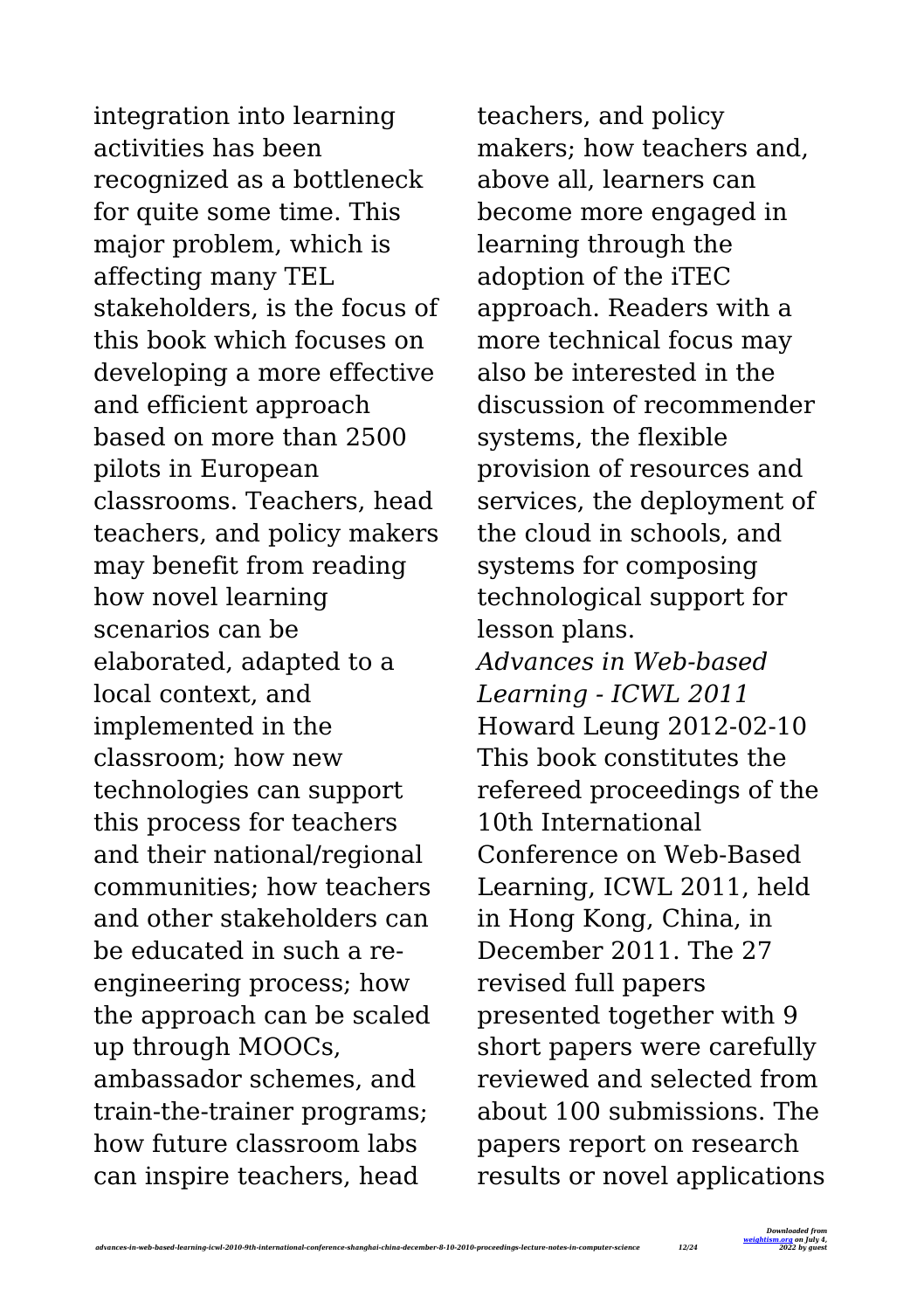in web-based learning and address issues such as technology enhanced learning, personalized and adaptive learning, computer support for intelligent tutoring, intelligent tools for visual learning, Web-based learning for oriental languages learning, gamebased learning, personal learning environments, computer supported collaborative learning, Web 2.0 and social learning environments, intelligent learner and group modeling, human factors and affective computing for learning, e-learning platforms and tools, design, model and framework of elearning systems, deployment, organization and management of learning objects, e-learning metadata and standards, semantic Web and ontologies for e-learning, mobile, situated and blended learning, pedagogical issues, as well as practice and experience sharing.

**Intelligent Techniques in Recommendation Systems: Contextual Advancements and New Methods** Dehuri, Satchidananda 2012-11-30 Although recommendation systems have become a vital research area in the fields of cognitive science, approximation theory, information retrieval and management sciences, they still require improvements to make recommendation methods more effective and intelligent. Intelligent Techniques in Recommendation Systems: Contextual Advancements and New Methods is a comprehensive collection of research on the latest advancements of intelligence techniques and their application to recommendation systems and how this could improve this field of study. **Recommender Systems for Technology Enhanced Learning** Nikos Manouselis 2014-04-12 As an area, Technology Enhanced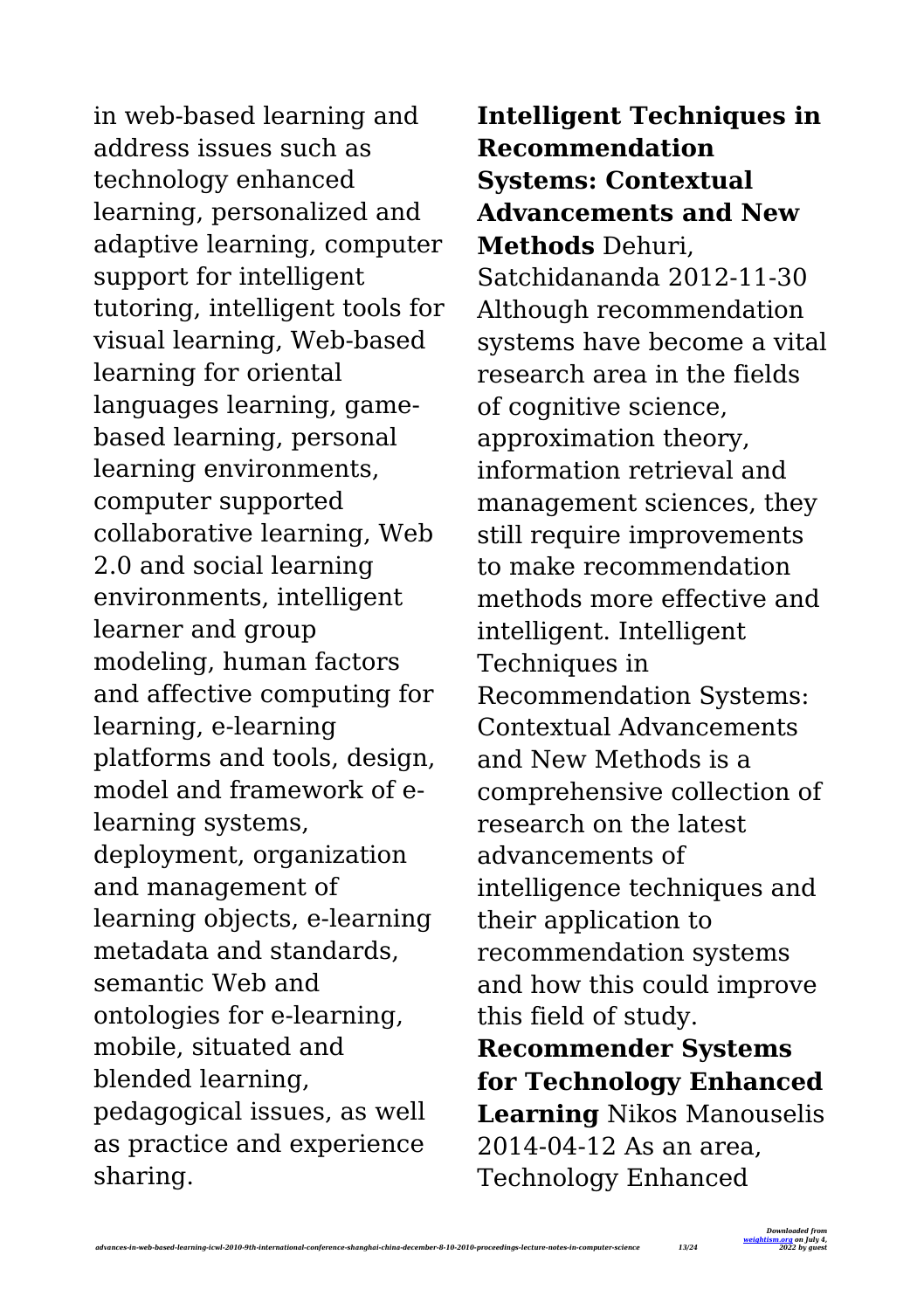Learning (TEL) aims to design, develop and test socio-technical innovations that will support and enhance learning practices of individuals and organizations. Information retrieval is a pivotal activity in TEL and the deployment of recommender systems has attracted increased interest during the past years. Recommendation methods, techniques and systems open an interesting new approach to facilitate and support learning and teaching. The goal is to develop, deploy and evaluate systems that provide learners and teachers with meaningful guidance in order to help identify suitable learning resources from a potentially overwhelming variety of choices. Contributions address the following topics: i) user and item data that can be used to support learning recommendation systems and scenarios, ii) innovative methods and techniques for

recommendation purposes in educational settings and iii) examples of educational platforms and tools where recommendations are incorporated.

**Advances in Personalized Web-Based Education** Konstantina Chrysafiadi 2014-11-28 This book aims to provide important information about adaptivity in computer-based and/or web-based educational systems. In order to make the student modeling process clear, a literature review concerning student modeling techniques and approaches during the past decade is presented in a special chapter. A novel student modeling approach including fuzzy logic techniques is presented. Fuzzy logic is used to automatically model the learning or forgetting process of a student. The presented novel student model is responsible for tracking cognitive state transitions of learners with respect to their progress or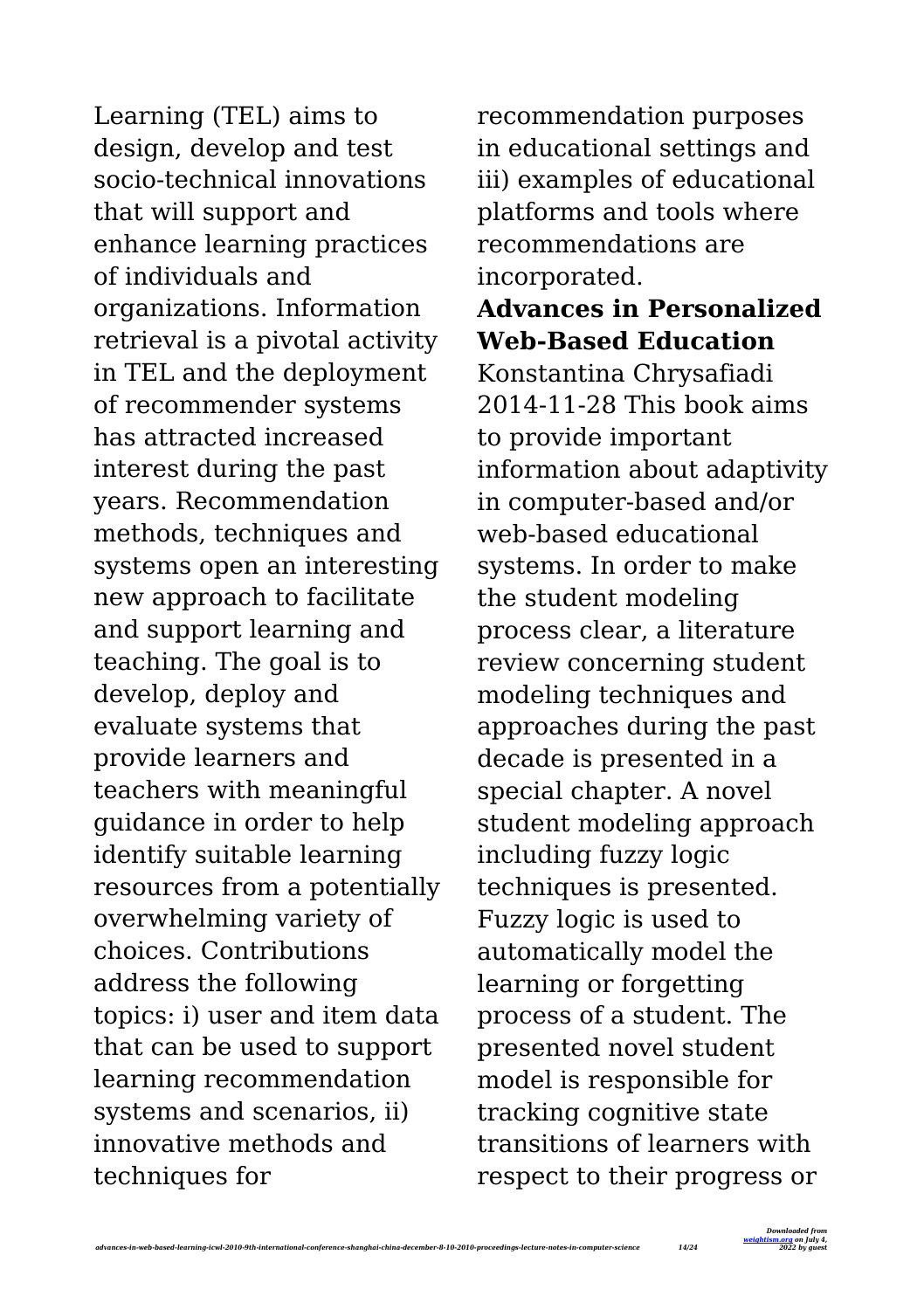non-progress. It maximizes the effectiveness of learning and contributes, significantly, to the adaptation of the learning process to the learning pace of each individual learner. Therefore the book provides important information to researchers, educators and software developers of computer-based educational software ranging from elearning and mobile learning systems to educational games including stand alone educational applications and intelligent tutoring systems.

**Methodologies and Intelligent Systems for Technology Enhanced Learning, 9th International Conference** Rosella Gennari 2019-06-24 This book, which gathers the outcomes of the 9th International Conference on Methodologies and Intelligent Systems for Technology Enhanced Learning and its related workshops, expands on the

topics of the evidence-based TEL workshop series in order to provide an open forum for discussing intelligent systems for TEL, their roots in novel learning theories, empirical methodologies for their design and evaluation, stand-alone solutions, and web-based ones. The Conference was hosted by the University of Salamanca and was held in Ávila (Spain) from the 26th to the 28th of June 2019. Its goal was to bring together researchers and developers from industry, education, and the academic world to report on the latest scientific research, technical advances, and methodologies. We wish to thank the sponsors: IEEE Systems Man and Cybernetics Society, Spain Section Chapter and the IEEE Spain Section (Technical Co-Sponsor), IBM, Indra, Viewnext, Global Exchange, AEPIA, APPIA and AIR institute. *International Perspectives*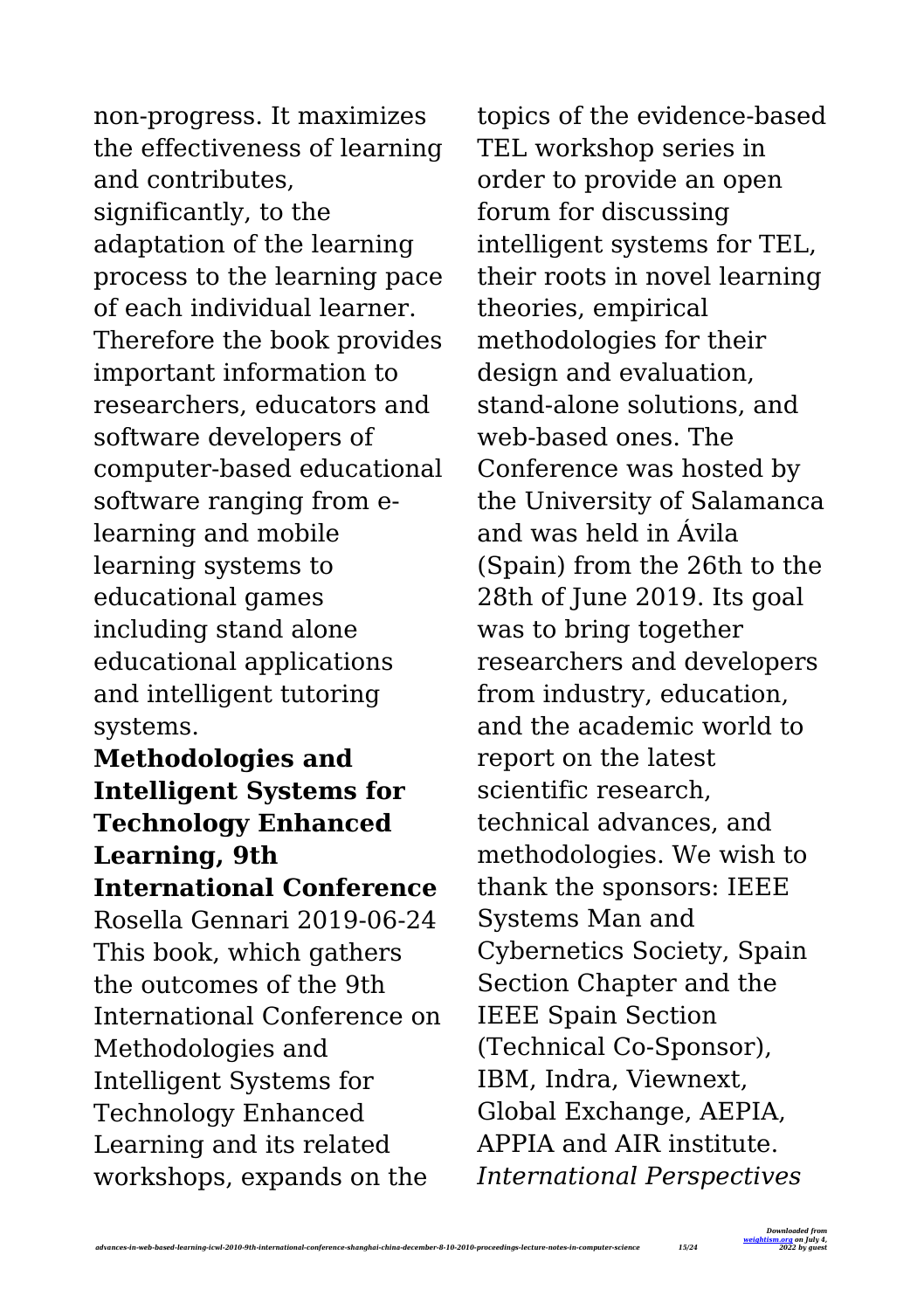*on Knowledge Integration* Thomas Lehmann 2020-05-18 International Perspectives on Knowledge Integration explores theoretical conceptions and methods and reports on original research and good practices for fostering knowledge integration in pre-service teacher and higher education.

#### **Advances in Web-Based Learning – ICWL 2019**

Michael A. Herzog 2019-11-15 This book constitutes the proceedings of the 18th International Conference on Advances in Web-Based Learning, ICWL 2019, held in Magdeburg, Germany, in September 2019. The 15 full, 15 short, and 7 poster papers presented in this volume were carefully reviewed and selected from 68 submissions. The contributions were organized in topical sections named: Semantic Web for E-Learning, Learning Analytics, Computer Supported Collaborative

Learning, Assessment and Pedagogical Issues, Elearning Platforms and Tools, Mobile Learning, and Poster Papers. *Responsive Open Learning Environments* Sylvana Kroop 2015-01-07 This book presents the outcomes of four years of educational research in the EUsupported project called ROLE (Responsive Online Learning Environments). ROLE technology is centered around the concept of self-regulated learning that creates responsible learners, who are capable of critical thinking and able to plan their own learning processes. ROLE allows learners to independently search for appropriate learning resources and then reflect on their own learning process and progress. To accomplish this, ROLE's main objective is to support the development of open personal learning environments (PLE's). ROLE

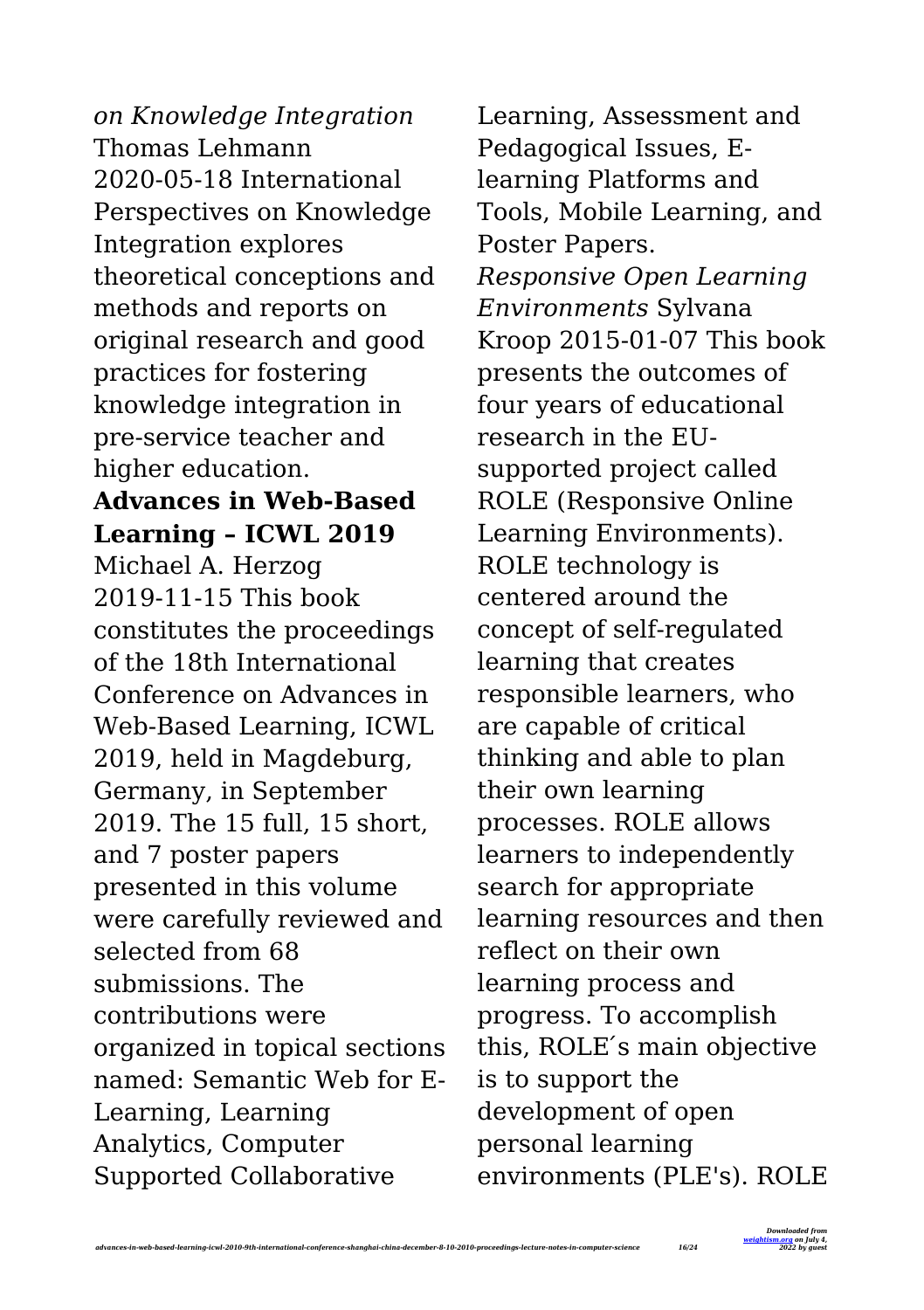provides a framework consisting of "enabler spaces" on the one hand and tools, content, and services on the other. Utilizing this framework, learners are invited to create their own controlled and preferred learning environments to trigger and motivate self-regulated learning. Authors of this book are researchers, developers and teachers who have worked in the ROLE project and belong to the ROLE partner consortium consisting of 16 internationally renowned research institutions, including those from 6 EU countries and China. Chapters include numerous practical tutorials to guide the reader in creating innovative and useful learning widgets and present the best practices for the development of PLE's.

## **Advances in Web-Based Learning – ICWL 2017**

Haoran Xie 2017-09-13 This book constitutes the

proceedings of the 16th International Conference on Web-Based Learning, ICWL 2017, held in Cape Town, South Africa, in September 2017. The 13 revised full papers presented together with 9 short papers and 3 poster papers were carefully reviewed and selected from 56 submissions. The papers are organized in topical sections on Inquiry-Based Learning and Gamification; Learning Analytics; Social Media and Web 2.0-based Learning Environments; Assessment and Accessibility in Higher Education; Open Educational Resources and Recommender Systems; and Practice and Experience Sharing.

## **Computer-Assisted Foreign Language Teaching and Learning: Technological Advances**

Zou, Bin 2013-01-31 Educational technologies continue to advance the ways in which we teach and learn. As these technologies continue to improve our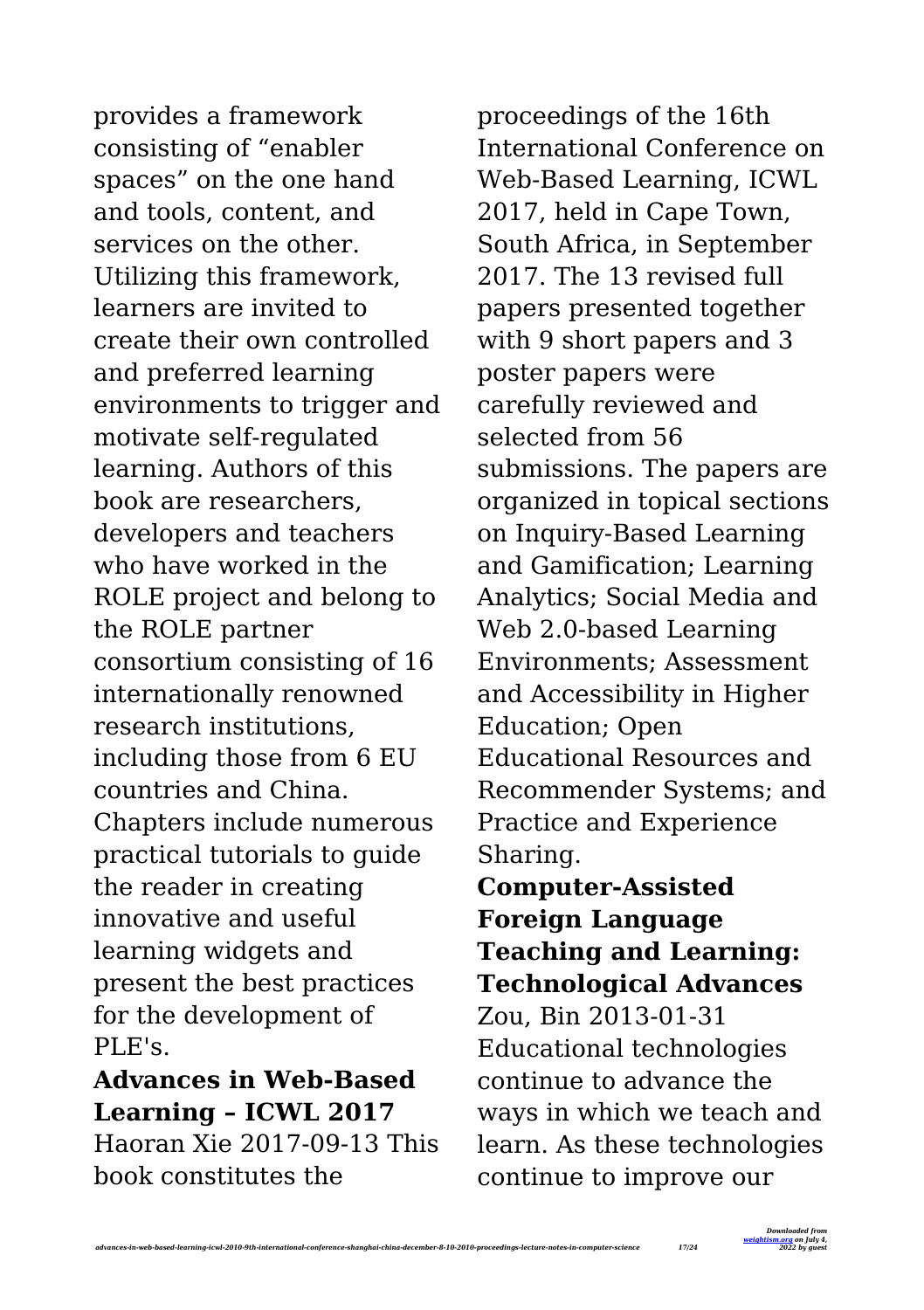communication with one another, computer-assisted foreign language learning has provided a more efficient way of communication between different languages. Computer-Assisted Foreign Language Teaching and Learning: Technological Advances highlights new research and an original framework that brings together foreign language teaching, experiments and testing practices that utilize the most recent and widely used e-learning resources. This comprehensive collection of research will offer linguistic scholars, language teachers, students, and policymakers a better understanding of the importance and influence of e-learning in second language acquisition. Gamification-Based E-Learning Strategies for Computer Programming Education Alexandre Peixoto de Queirós, Ricardo 2016-08-23 Computer

technologies are forever evolving and it is vital that computer science educators find new methods of teaching programming in order to maintain the rapid changes occurring in the field. One of the ways to increase student engagement and retention is by integrating games into the curriculum. Gamification-Based E-Learning Strategies for Computer Programming Education evaluates the different approaches and issues faced in integrating games into computer education settings. Featuring emergent trends on the application of gaming to pedagogical strategies and technological tactics, as well as new methodologies and approaches being utilized in computer programming courses, this book is an essential reference source for practitioners, researchers, computer science teachers, and students pursuing computer science.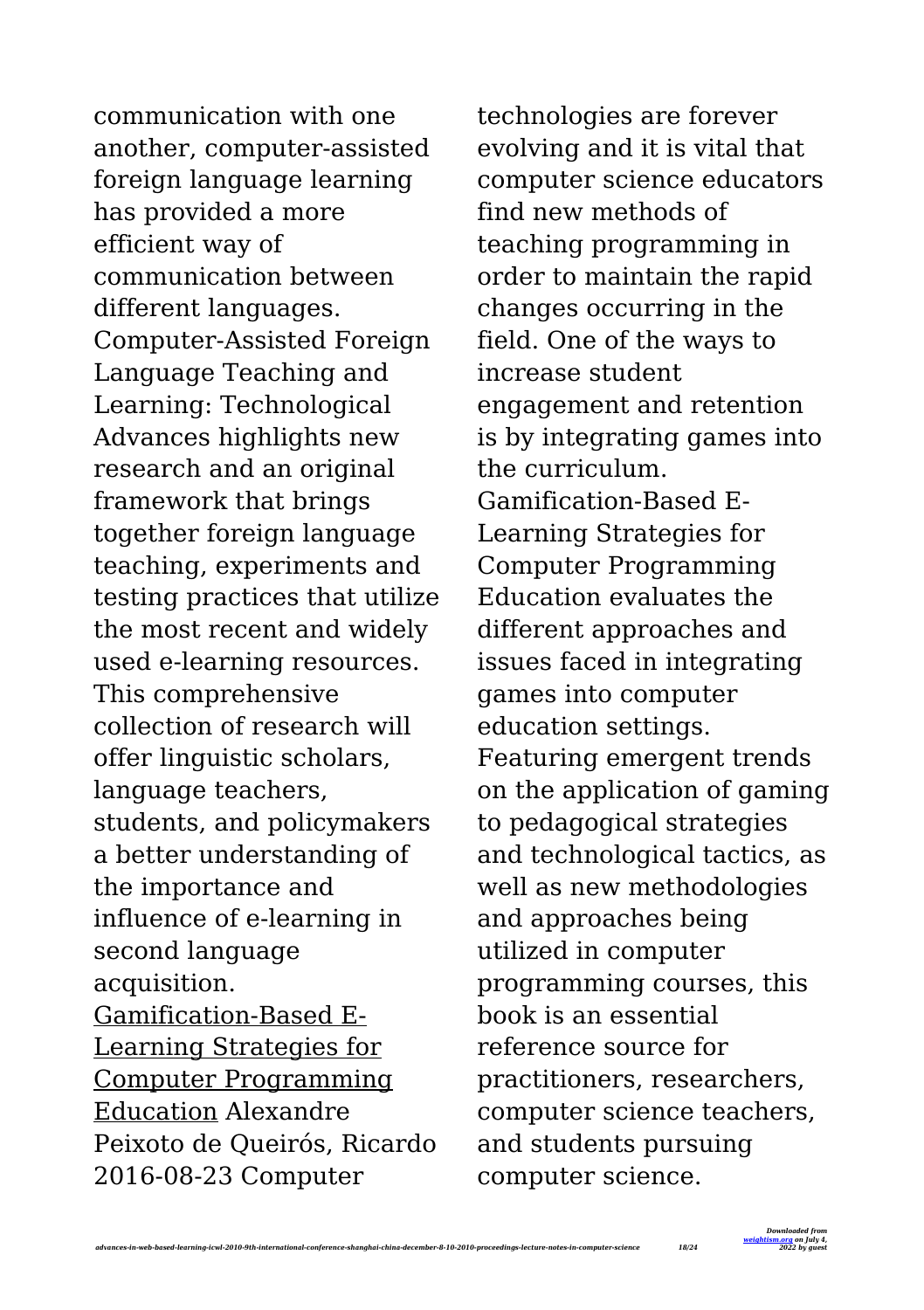ECGBL2014-8th European Conference on Games Based Learning Carsten Busch 2014-11-11 Serious Games Analytics Christian Sebastian Loh 2015-06-13 This volume brings together research on how gameplay data in serious games may be turned into valuable analytics or actionable intelligence for performance measurement, assessment, and improvement. Chapter authors use empirical research methodologies, including existing, experimental, and emerging conceptual frameworks, from various fields, such as: computer science software engineering educational data mining statistics information visualization. Serious games is an emerging field where the games are created using sound learning theories and instructional design principles to maximize learning and training success. But how would stakeholders know what

play-learners have done in the game environment, and if the actions performance brings about learning? Could they be playing the game for fun, really learning with evidence of performance improvement, or simply gaming the system, i.e., finding loopholes to fake that they are making progress? This volume endeavors to answer these questions. **Proceedings of the 7th European Conference on Management Leadership and Governance** Charles Despres 2011-06-10 Advances in Web-Based Learning – ICWL 2018 Gerhard Hancke 2018-08-16 This book constitutes the proceedings of the 17th International Conference on Web-Based Learning, ICWL 2018, held in Chiang Mai, Thailand, in August 2018.The 11 revised full papers presented together with 4 short papers were carefully reviewed and selected from 37 submissions. The papers are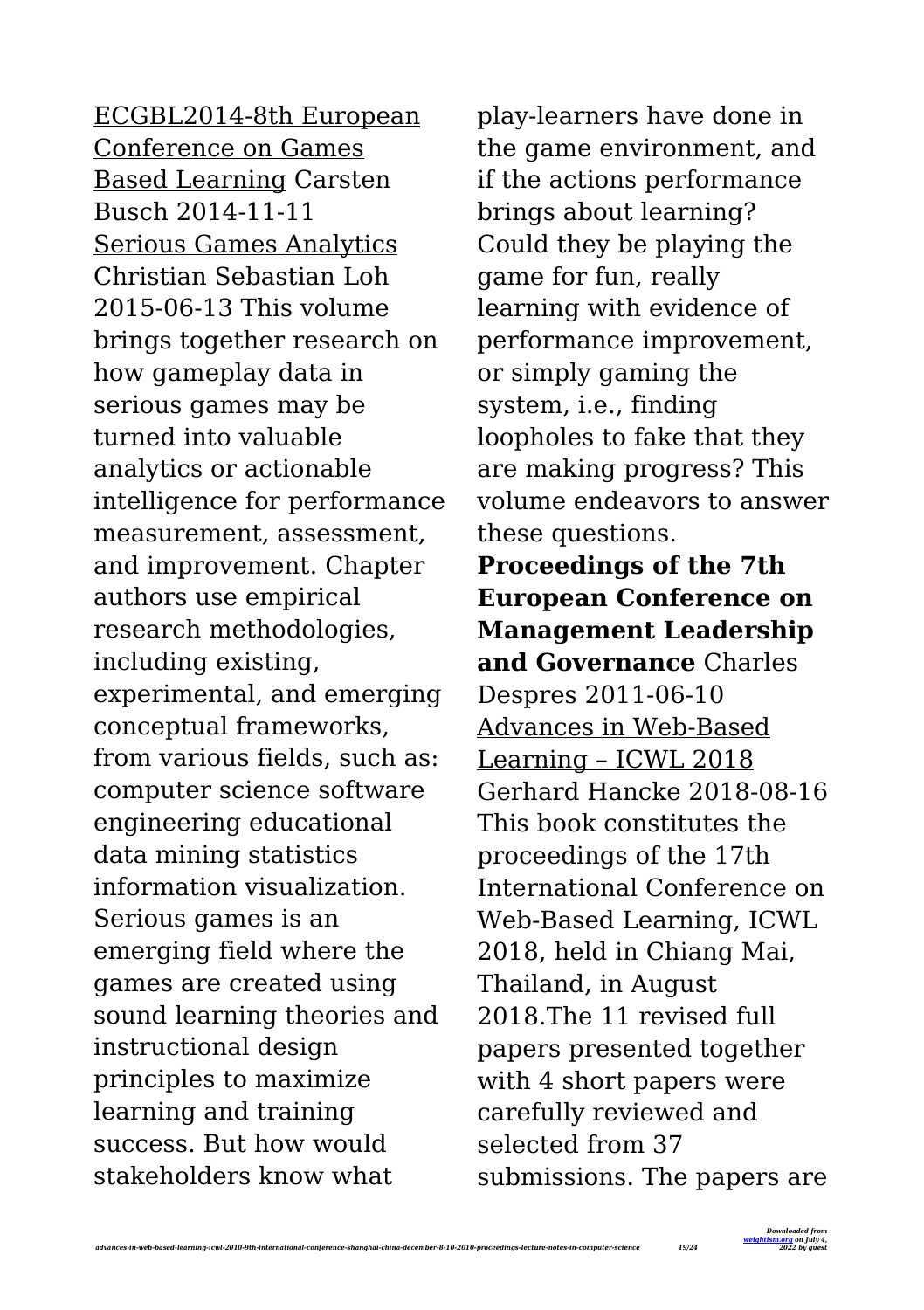organized in topical sections on learning assessment and behavior; case studies; augmented reality and collaborative learning; game-based learning; and learning content management and experience sharing. Collaborative Learning 2.0: Open Educational Resources Okada, Alexandra 2012-03-31 "This book offers a collection of the latest research, trends, future developments, and case studies pertaining to collaborative learning"-- Provided by publisher. Advances in Web-Based Learning -- ICWL 2013 Jhing-Fa Wang 2013-09-08 This book constitutes the refereed proceedings of the 12th International Conference on Web-Based Learning, ICWL 2013, held in Kenting, Taiwan, in October 2013. The 34 revised full papers presented were carefully reviewed and selected from about 117 submissions. The papers are organized in

topical sections on interactive learning environments, design, model and framework of elearning systems, personalized and adaptive learning, Web 2.0 and social learning environments, intelligent tools for visual learning, semantic Web and ontologies for e-learning, and Web-based learning for languages learning. **Computer Science in Sport** Arnold Baca 2014-10-03 Computers are a fundamentally important tool in sport science research, sports performance analysis and, increasingly, in coaching and education programmes in sport. This book defines the field of 'sport informatics', explaining how computer science can be used to solve sport-related problems, in both research and applied aspects. Beginning with a clear explanation of the functional principles of hardware and software, the book examines the key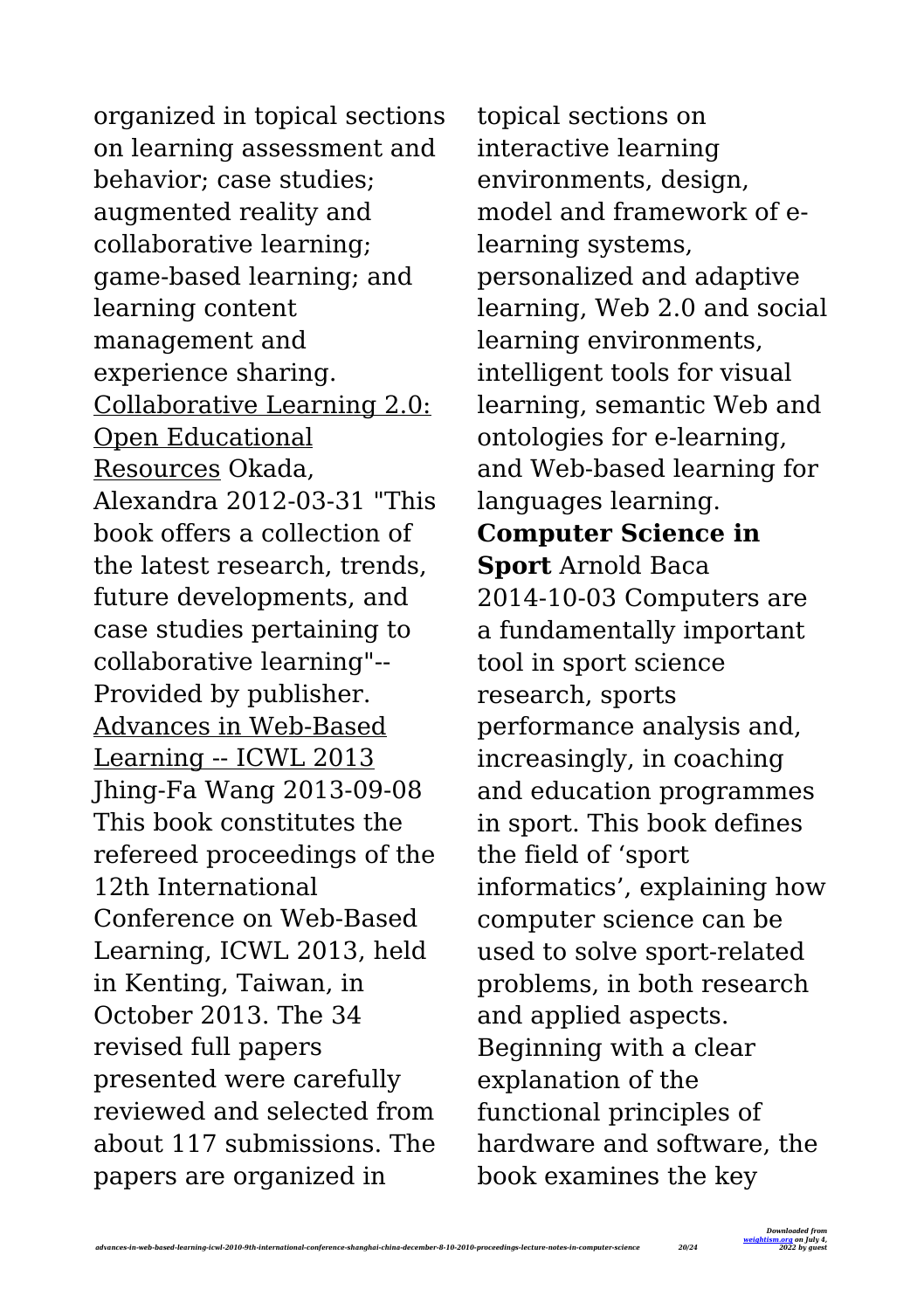functional areas in which computer science is employed in sport, including: knowledge discovery and database development data acquisition, including devices for measuring performance data motion tracking and analysis systems modelling and simulation match analysis systems e-learning and multimedia in sports education Bridging the gap between theory and practice, this book is important reading for any student, researcher or practitioner working in sport science, sport performance analysis, research methods in sport, applied computer science or informatics. New Horizons in Web Based Learning -- ICWL 2010 Workshops Xiangfeng Luo 2011-05-02 This book

constitutes the thoroughly refereed post-workshop proceedings of the 9th

International Conference on Web-Based Learning, ICWL

2010, held in Shanghai, China, in December 2010. The 36 revised full papers and 8 short papers presented were carefully reviewed and selected from 192 submissions. They deal with topics such as elearning platforms and tools, technology enhanced learning, Web-based learning for oriental languages, mobile/situated e-learning, learning resource deployment, organization and management, design, model and framework of e-learning systems, e-learning metadata and standards, collaborative learning and game-based learning, as well as practice and experience sharing, and pedagogical issues. **Technology-Enhanced Professional Learning** Allison Littlejohn 2013-10-30 Technology-Enhanced Professional Learning addresses the need for continuous workplace learning that derives from the emergence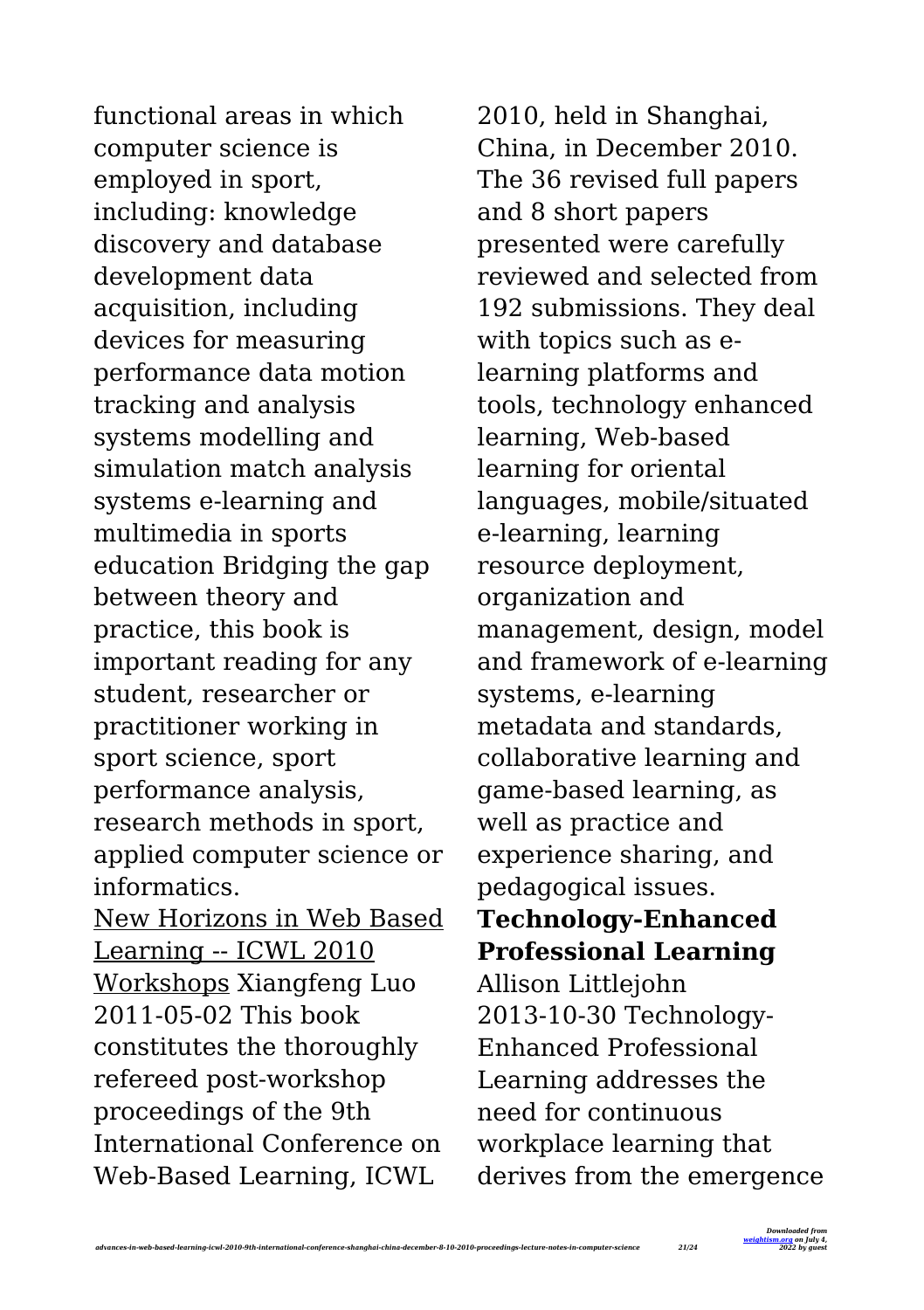of new, specialized, and constantly changing work practices. While continuous learning is fundamental to enabling individuals to function in and productively shape contemporary workplaces, digital technology is increasingly central to productive workplace practice. By examining the intersection of human learning processes, emergent work practices, and patterns of use of digital technology to support learning and work, this edited collection brings the disparate fields of professional learning and technology-enhanced learning together to advance theory and practice in both realms. Innovations in XML Applications and Metadata Management: Advancing Technologies Ramalho, José Carlos 2012-12-31 As new concepts such as virtualization, cloud computing, and web applications continue to emerge, XML has begun to

assume the role as the universal language for communication among contrasting systems that grow throughout the internet. Innovations in XML Applications and Metadata Management: Advancing Technologies addresses the functionality between XML and its related technologies towards application development based on previous concepts. This book aims to highlights the variety of purposes for XML applications and how the technology development brings together advancements in the virtual world. *Digital Innovations in Healthcare Education and Training* Stathis Th Konstantinidis 2020-09-08 Digital Innovations in Healthcare Education and Training discusses and debates the contemporary knowledge on the evolution of digital education, learning and the web and its integration and role within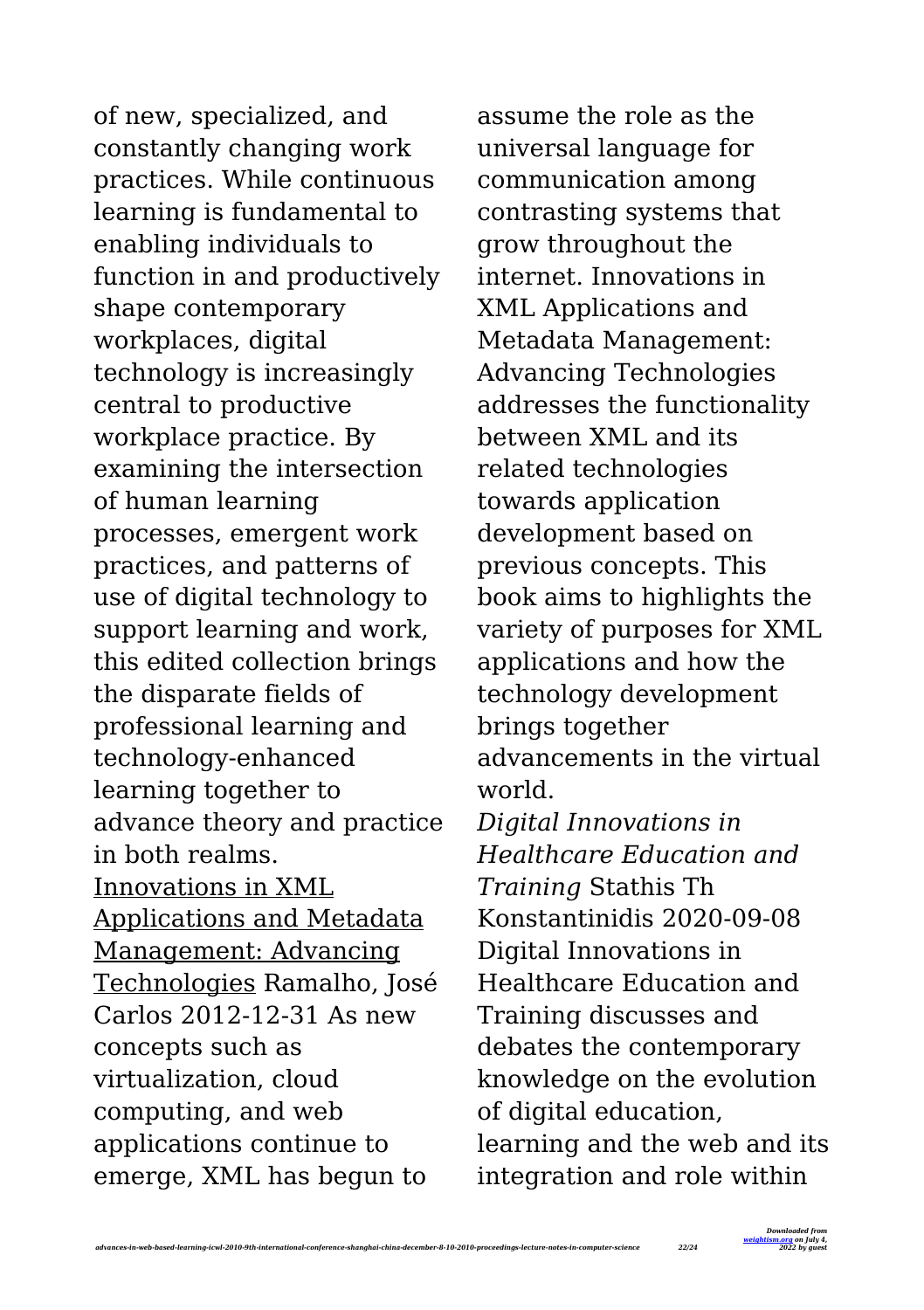modern healthcare education and training. The book encompasses topics such as healthcare and medical education theories and methodologies, social learning as a formal and informal digital innovation, and the role of semantics in digital education. In addition, it examines how simulation, serious games. and virtual patients change learnings in healthcare, and how learning analytics and big data in healthcare education leads to personalized learning. Online pedagogy principles and applications, participatory educational design and educational technology as health intervention are bridged together to complement this collaborative effort. This book is a valuable resource for a broad audience, both technical and non-technical, including healthcare and medical tutors, health professionals, clinicians, web scientists, engineers, computer scientists and any

other relevant professional interested in using and creating digital innovations for healthcare education and training. Provides contemporary knowledge on the evolution of learning technologies and the web and its integration and role within modern healthcare education and training Discusses the latest digital innovation in healthcare education and training, thus enabling all type of readers to apply best practices Encompasses a crosstheme, scholarly explanation based on successful cases which provides a deep knowledge experience into digital innovation in healthcare education and training *Advances in Web-based Learning - ICWL 2012* Elvira Popescu 2012-08-23 This book constitutes the refereed proceedings of the 11th International Conference on Web-Based Learning, ICWL 2012, held in Sinaia, Romania, in September, 2012. The 28